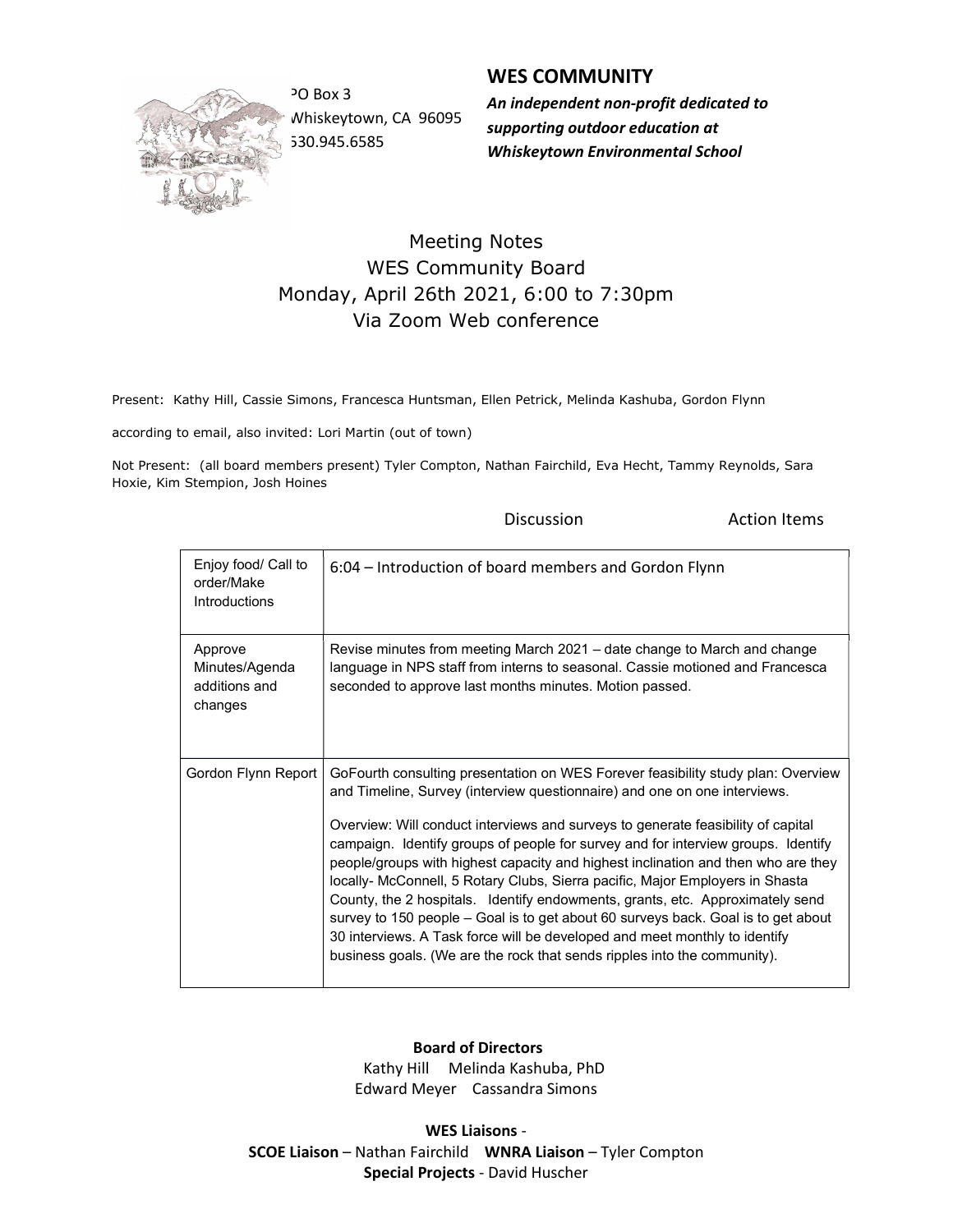|                           | Why do a feasibility study?- to determine the amount of dollars you can raise.<br>80% chance of raising x amount of dollars or this range of money. Put a number in<br>an envelope and guess how much you think you can range (for fun)                                                          |  |
|---------------------------|--------------------------------------------------------------------------------------------------------------------------------------------------------------------------------------------------------------------------------------------------------------------------------------------------|--|
|                           | Case studies based show that showing how money specifically is being used are<br>much more successful (like x amount of money for a cabin and could hut get                                                                                                                                      |  |
|                           | 40 minimum for FS but 60 total would be ideal- key influencers, current or potential<br>major donors. 1 year too short - 5 years too long. 3-4-5 years test in survey.                                                                                                                           |  |
|                           | Task Force Huddle: Main question: Who do you know that we should know? -<br>main question. People give to people.                                                                                                                                                                                |  |
|                           | What are the other capital campaigns going on in area? Ducky Derby just<br>finished, Simpson in centennial campaign, Children's Legacy Center - thinks just<br>completed their campaign, Melinda- city building a teen/senior center (Gordon<br>will check in with Kerri Carancie to see status) |  |
|                           | Start with inverted funnel. Identify who should be on capital campaign task force,<br>feasilbility survey, and Feasibility interview.                                                                                                                                                            |  |
|                           | Gordon estimates 120 hours of work for him plus volunteer work. 15% is typical<br>(6:1) ratio for money you have to put in to raise money. Gordon thinks possibly<br>%5-%6 is possible.                                                                                                          |  |
|                           | 12-18 months. 6-8 months in silent phase. Raise %60-%70 or money before you<br>go live in public. McConnell wants to be a finisher once you hit this threshold.                                                                                                                                  |  |
|                           | Take 2-3 visits to get a gift. Get a gift from 25% of people. Gordon thinks we will<br>get 1:3 gift givers. No harm done, can hit this folks up at the end of the campaign.                                                                                                                      |  |
|                           | Non-profs need to raise over 100% of needed monies for unintended costs (cost of<br>labor,                                                                                                                                                                                                       |  |
|                           | %70 of money raised by April-ish of 2021.                                                                                                                                                                                                                                                        |  |
|                           | Continue with other annual giving events (giving Tuesday). Make annual giving<br>fundraising unrestricted only.                                                                                                                                                                                  |  |
|                           | Gordon - will send us the 7 points of philanthropy. Build from the ground up-silent<br>large donors first and then giving gets smaller and the campaigns continues.                                                                                                                              |  |
|                           |                                                                                                                                                                                                                                                                                                  |  |
|                           |                                                                                                                                                                                                                                                                                                  |  |
| <b>WRNA Report</b>        | <b>NA</b>                                                                                                                                                                                                                                                                                        |  |
| Friends of<br>Whiskeytown | <b>NA</b>                                                                                                                                                                                                                                                                                        |  |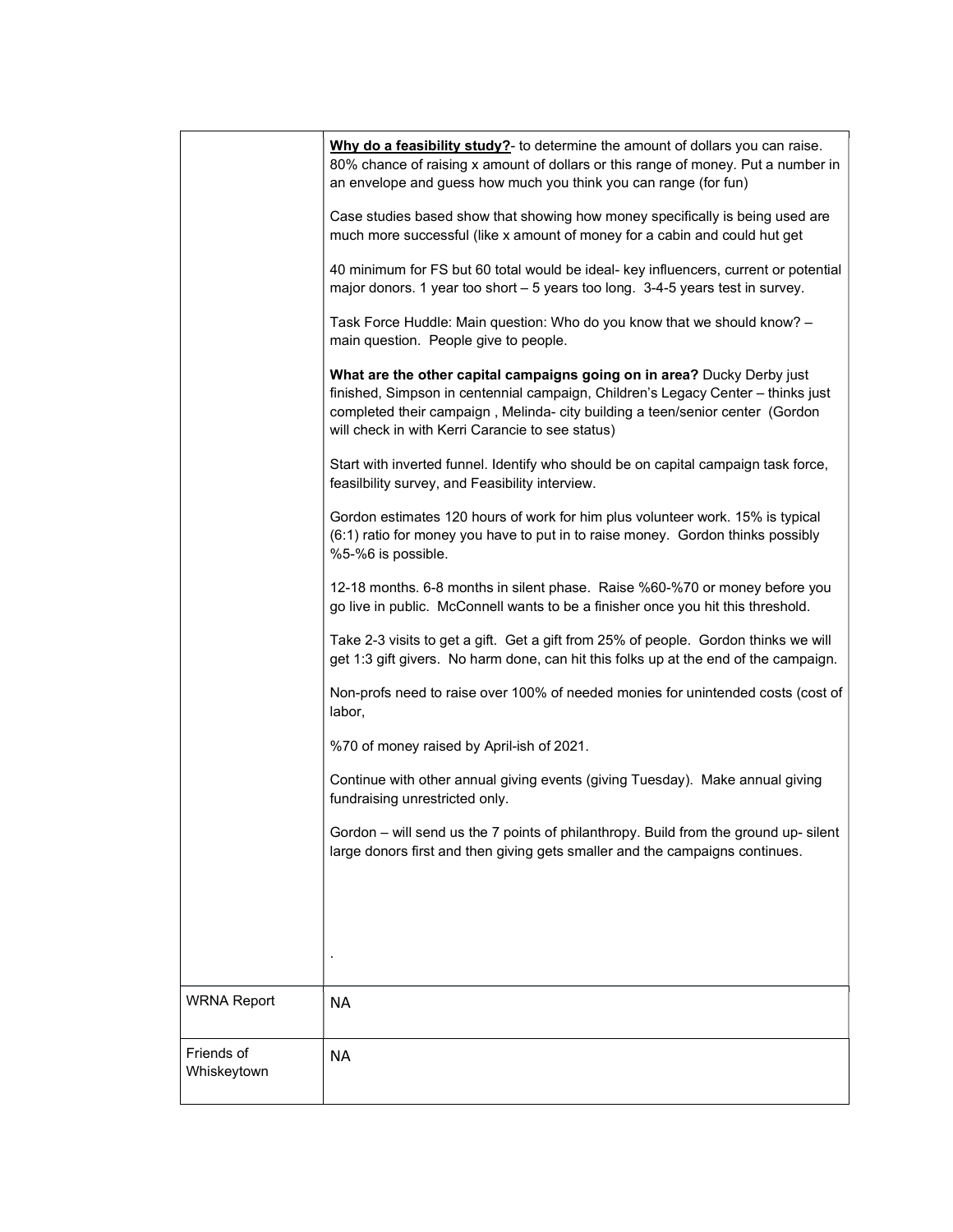| <b>Treasurers Report</b>                                        | Current Balance \$33,209.49                                                                                                                                                                                                                                                                              |
|-----------------------------------------------------------------|----------------------------------------------------------------------------------------------------------------------------------------------------------------------------------------------------------------------------------------------------------------------------------------------------------|
|                                                                 | Income: Facebook (2 birthdays- Kathy looking for contact info to send thank yous)                                                                                                                                                                                                                        |
|                                                                 | Expenditures:.                                                                                                                                                                                                                                                                                           |
|                                                                 | Some notable topics: \$51/ year Little Green Light - donor management database<br>quote, Melinda shared budget overview synopsis.                                                                                                                                                                        |
|                                                                 | Look for grants and foundations that are mystery.                                                                                                                                                                                                                                                        |
|                                                                 | Ellen - Gordon has a deep level of trust and interpersonal skills. NPS was<br>impressed with him has a lot of trust in him.                                                                                                                                                                              |
|                                                                 | Motion to adopt Gordon Flynn GoForth proposal for \$17,500 - maximum duration<br>is 9 months - 2 <sup>nd</sup> - Francesca. Motion passed. Melinda will contact Gordon for a<br>final proposal and to clarify the \$2,000/day optional additional services after phase<br>5 completion for his services. |
| <b>On-going Business</b>                                        |                                                                                                                                                                                                                                                                                                          |
| <b>Status of NPS</b><br>Partnership<br>Agreement & Work<br>Plan | Everyone Busy on Great American Outdoor Act - Nothing New                                                                                                                                                                                                                                                |
| Capital Campaign                                                | See above                                                                                                                                                                                                                                                                                                |
| Status: Lidar data to<br>Nichols, Melburg &<br>Rossetto         | Kathy created a share google drive for Dan Scallon and the Shasta College<br>student intern for Lidar info. Shared with Nate Fairchild from SCOE.                                                                                                                                                        |
| Advisory:<br>Communications<br><b>Protocol Meeting</b>          |                                                                                                                                                                                                                                                                                                          |